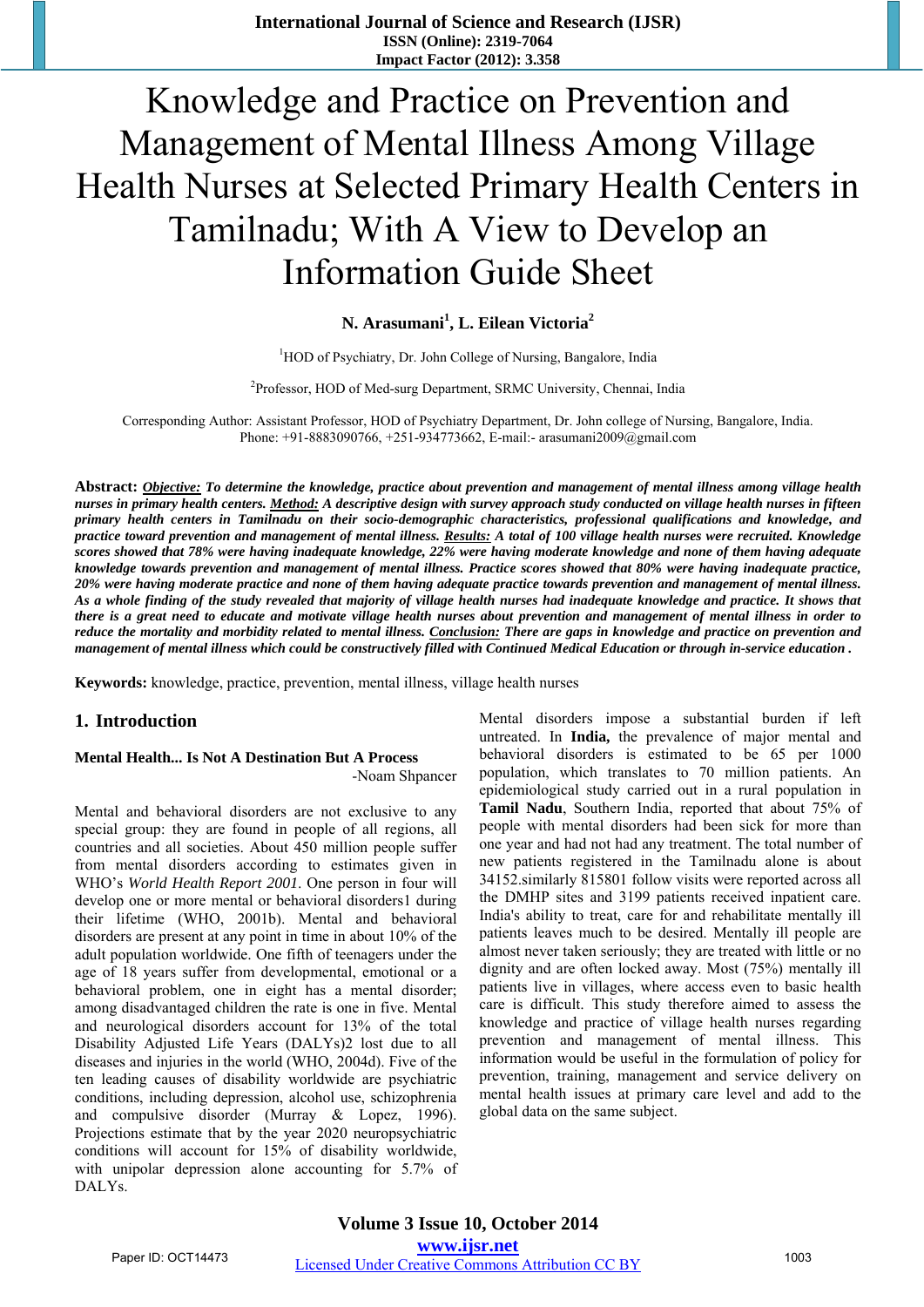## **2. Objectives of the Study**

- 1. Assess the existing level of knowledge on prevention and management of mental illness among village health nurses.
- 2. Identify the existing practice on prevention and management of mental illness among village health nurses.
- 3.Correlate the knowledge and practice on prevention and management of mental illness among village health nurses.
- 4. Find out the association between the level of knowledge and the selected demographic variables.
- 5. Find out the association between the practice and the selected demographic variables.
- 6. Develop an information guide sheet on prevention and management of mental illness

### **3. Hypotheses of the Study**

**H1:** There will be significant association between the level of knowledge with selected demographic variables of village health nurses.

**H2:** There will be significant association between the practice and the selected demographic variables of village health nurses.

**H3:** There will be significant correlation between the level of knowledge and practice regarding prevention and management of Mental Illness among village health nurses.

#### **Application of theory in this study**

The conceptual framework of this study was derived from Health belief model (Modified from stretcher. V & Rosenstock .L.M.).

## **4. Research Design**

The design selected for the present study was descriptive design with survey approach; the study intends to explore the full knowledge and practice of village health nurses regarding prevention and management of mental illness. **Setting:** This research study was conducted at **selected primary health centers** of Tamilnadu. **Population:** The target population for the present study was **village health nurses** working in primary health center, Tamil Nadu, India during the period of data collection. **Sample:** Village health nurses who fulfilled the inclusion criteria were selected purposefully to participate in the study. **Sample Size:** The sample selected for this study was one hundred village health nurses. **Sampling Technique:** The village health nurses were selected by using non probability sampling technique, **convenient sampling method. Development of the tool:**  The tool consists of 3 Sections, 1. **Demographic proforma** of village health nurses consisting of 10 items, 2. Standard questionnaire which has been developed by the **Hunter institute of mental health** was modified and used to assess the level of knowledge of village health nurses regarding prevention and management of Mental Illness. It comprises 33 items on prevention and management of mental illness divided into 5 areas, 3. **Lauren Crigler and Kathleen Hill's community health worker assessment and improvement matrix** was modified and developed to assess the practice regarding prevention and management of Mental Illness among village health nurses. It comprises of 19 activities related to prevention and management of mental illness.

Both descriptive and inferential were used.

#### **Scoring Procedure**

#### **4.1 Knowledge level**

The Multiple choice questionnaire of section 2 will get scoring "1" for favorable response and "0" for unfavorable response. The total obtained score on knowledge statements were classified as

| Knowledge Level  | Score     | Percentage  |
|------------------|-----------|-------------|
| Inadequate level | $0 - 16$  | Below 50%   |
| Moderate level   | $17 - 24$ | $51 - 75%$  |
| Adequate level   | $24 - 33$ | Above $75%$ |

#### **4.2 Practice**

In section 3 dichotomous questionnaires with two criteria (Done and Not done) was used. The total observation score was 19 and each observation was given 1 and 0 for done and not done. The practice scores were classified as

| Practice Level   | Score     | Percentage  |
|------------------|-----------|-------------|
| Inadequate level | $0 - 9$   | Below 50%   |
| Moderate level   | $10 - 14$ | $51 - 75%$  |
| Adequate level   | 15-19     | Above $75%$ |

## **5. Major Findings of the Study**

#### **5.1 Knowledge level**

The data presented in the Table 2 depicts the knowledge level on prevention and management of mental illness. Out of 100 respondents 78% were having inadequate knowledge, 22% were having moderate knowledge and none of them having adequate knowledge.

#### **Knowledge Level Regarding prevention and management of mental illness**

|                          | Respondents   |                    |
|--------------------------|---------------|--------------------|
| Knowledge Level          | <b>Number</b> | Percentage $(\% )$ |
| Inadequate $(\leq 50\%)$ | 78            | 78                 |
| Moderate $(51-75%)$      | つつ            | フフ                 |
| Adequate $($ >75%)       |               |                    |
| Combined                 |               |                    |

#### **Distribution of subjects by level of knowledge**



**Volume 3 Issue 10, October 2014 www.ijsr.net** Paper ID: OCT14473 Licensed Under Creative Commons Attribution CC BY 1004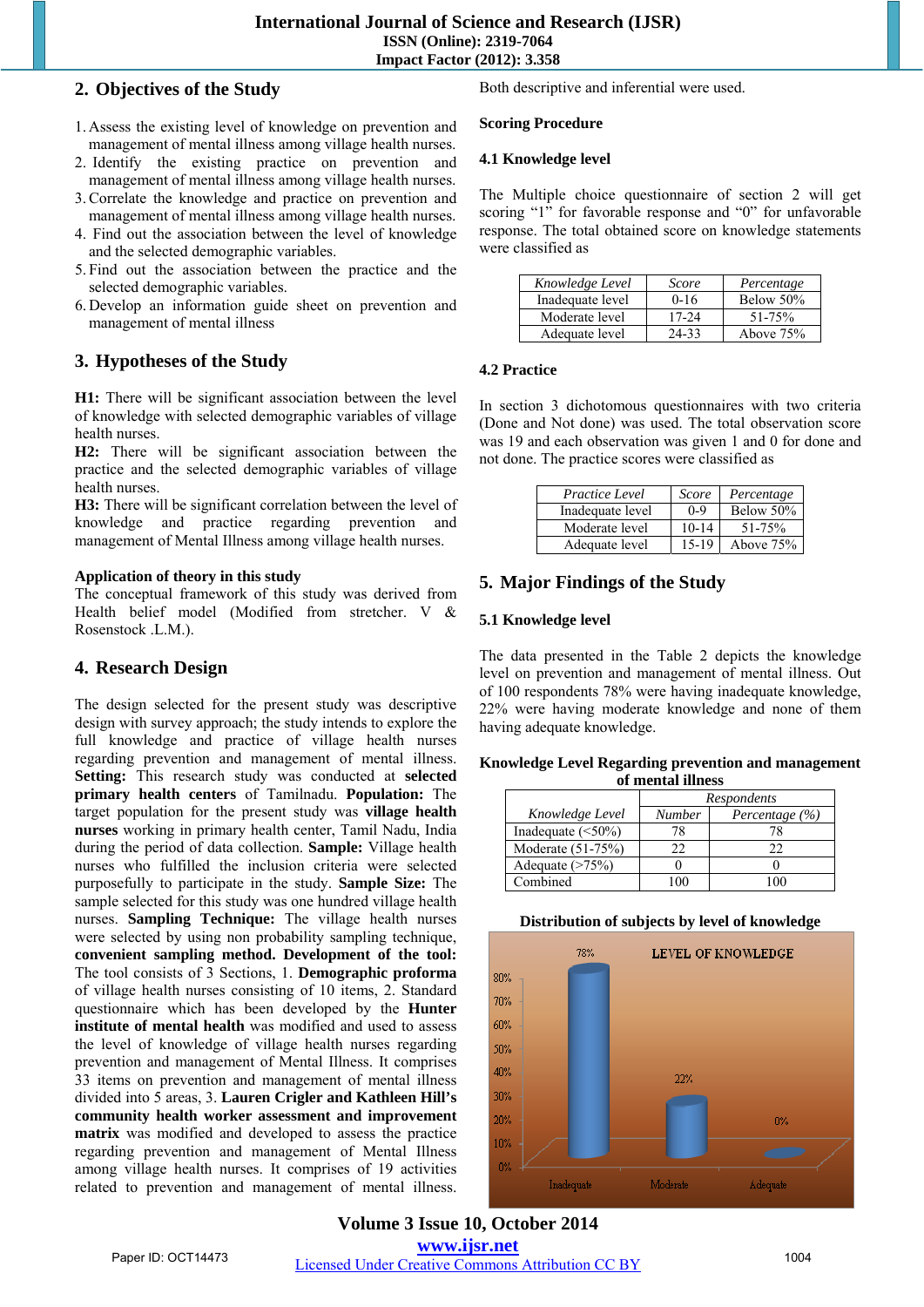#### **5.2 Practice Level**

The data presented in the Table 6 depicts the practice level on prevention and management of mental illness. Out of 100 respondents 80 were having inadequate practice, 20 were having moderate practice and none of them having adequate practice.

## **Practice Level Regarding prevention and management of**

| mental illness           |             |            |  |
|--------------------------|-------------|------------|--|
|                          | Respondents |            |  |
| Practice Level           | Number      | Percentage |  |
| Inadequate $(\leq 50\%)$ | 80          |            |  |
| Moderate (51-75%)        | 20          | 20         |  |
| Adequate (>75%)          |             |            |  |
| Combined                 |             |            |  |

#### **Distribution of subjects by Level of Practice**



## **6. Major Findings of the Study**

- Among the study group, maximum numbers of subjects 42% were in the age group of 31-35 yrs.
- Majority 80% of subjects were females.
- Highest percentage 57% of village health nurses were Hindus.
- Among the study group, maximum numbers of women (61%) were married.
- Out of sample selected, 85% were residing in rural area.
- Regarding years of experience, maximum numbers of subjects were having 5-10 yrs.
- Highest percentage of respondents 82% received information through book.
- Among the respondents, 45% of village health nurses were familiarized around half of the villages.
- Among 100 respondents, 65% of village health nurses said, they are urgently needed.
- The findings revealed that the overall mean knowledge score of women regarding prevention and management of mental illness was 15.3(46.36%) with standard deviation of 12.46.
- The overall practice mean score was 9.51(50%) with standard deviation of 8.4.
- The study indicated that there is a high positive correlation (r=0.987) between knowledge and practice of village health nurses. Higher the knowledge, better the practices. It is significant at 0.05 level.
- The study also showed that there was an association between the knowledge of village health nurses with selected demographic variables like  $age(x2=11.460)$ , religion( $x2=15.744$ , years of experience( $x2=35.278$ ) and previous information regarding prevention and management of mental illness (x2=36.713). There was no significant association found between level of knowledge with other background variables such as sex, marital status, place of residence, familiarity of villages and need of village health nurses.
- The study also showed that there was an association between the practice of village health nurses with selected demographic variables like age(x2=7.859), marital status(x2=17.771), years of experience(x2=8.197), previous information regarding prevention and management of mental illness( $x2=28.327$ ) and familiarity of villages( $(x2=4.115)$ . There was no significant association found between level of practice with other background variables such as sex, religion, place of residence, and need of village health nurses.
- The study revealed low level of knowledge and practice. so, with that view an information guide sheet regarding prevention and management of mental illness was developed in order to improve knowledge, change attitudes and practice of village health nurses and motivate them to adapt new ideas.

## **7. Conclusion**

The findings revealed that the overall knowledge mean score of village health nurse regarding prevention and management of mental illness was 15.3(46.36%) and the overall practice mean score was 9.51(50%).The study indicated that there is a positive correlation(r=0.987) between knowledge and practice scores.

Prevention of mental disorders is a public health priority. Prevention of mental disorders and mental health promotion need to be an integral part of public health and health promotion policies at local and national levels. In view of the high and increasing burden of mental and behavioral disorders and the recognized limitations in their treatment, the only sustainable method for reducing their burden is prevention .Mental health professionals have several important roles to play in the prevention field. These are challenging but likely to be very rewarding responsibilities.

There is a felt need for bridging the gap between knowledge and practice areas of prevention and management of mental illness. International initiatives are needed to reduce this gap and to support low income countries in developing prevention knowledge, expertise, policies and interventions that are responsive to their needs, culture, conditions and opportunities.

## **References**

[1] **Baumann, S.E. (2007)**.Primary health care psychiatry: *a practical guide for Southern Africa.* 1st ed. Juta & Co Ltd : Cape Town.